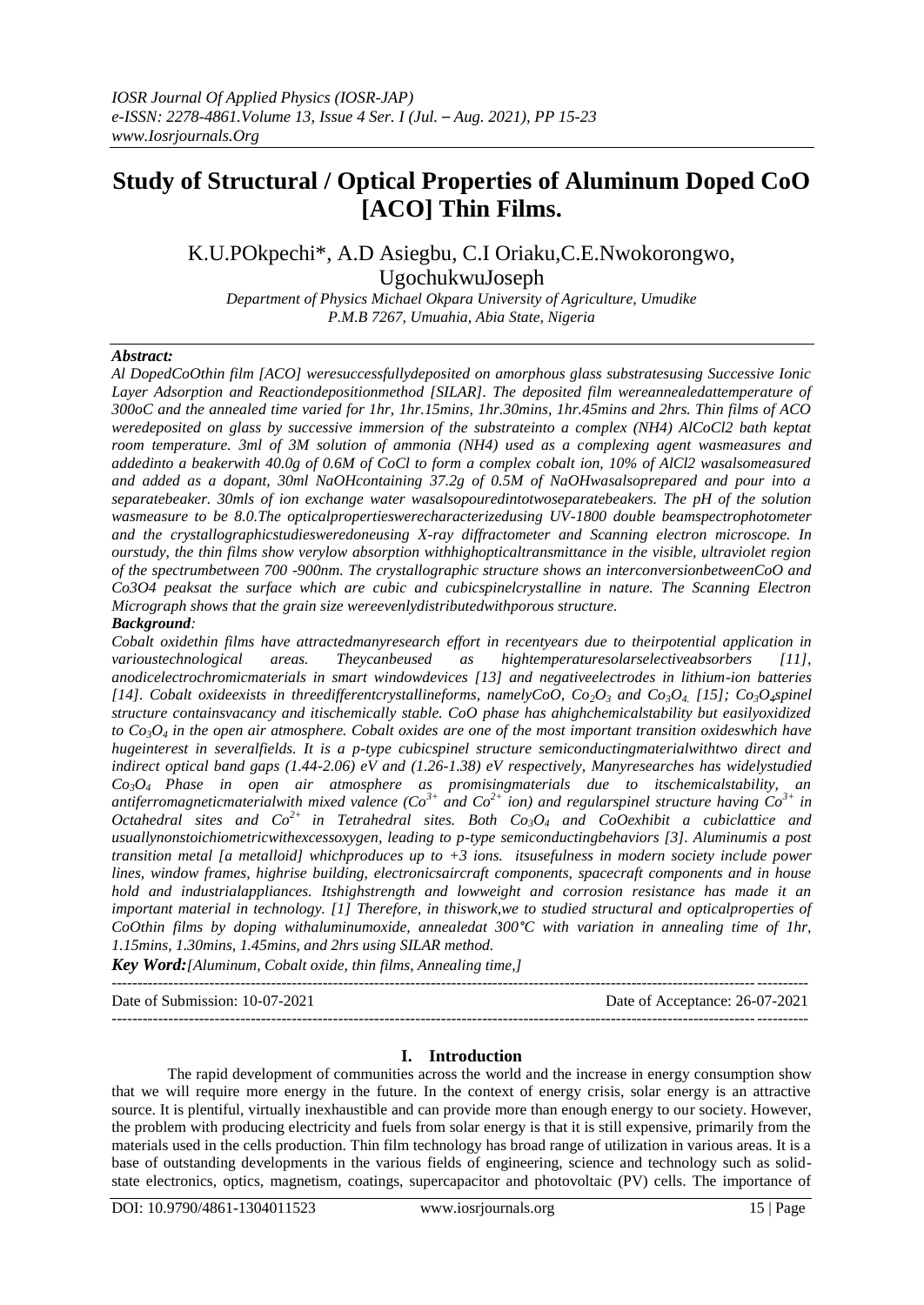thin film devices over the bulk materials are low material consumption, easy processing and possible use of flexible substrates (7). Magnetic oxide semiconductors are class of materials that are extremely low cost, abundant and can be created at the scale needed to meet widespread demand of the society. The synthesis and studies of nanosized materials have been intensively pursued in the recent years not only because of their characterization interest but also for their interesting properties such as catalytic, thermal, magnetic, electrical and optical properties and the variety of applications related to them. In the recent years, various techniques have been established for the establishment of nanostructured transition metal oxides thin films: physical and chemical vapor depositions, soft-chemistry methods etc. The transition metal thin films are important class of materials and the exhibit very interesting properties for uses in sensors, fuel cells, catalysis, solar cells, transformers, etc. Simultaneously to the search for solar cell efficiency improvements, (8) .Cobalt Oxide based solar cells have the potential to counteract all the difficulties encountered in the usual solar cells. The all-oxide photovoltaic/ optoelectronic method is very captivating as a result of its chemical strength, negligible toxicity and large quantity of several metal oxides that possibly permits production of solar cells under ambient conditions.it can be utilized as constituents in photovoltaic cells like translucent conducting front electrodes or electron-transport layers [10]. Transition metal oxides are of technically and potentially important class of materials which have been widely researched as a result of their physio-chemical and material properties can be altered to cope up with the desired application potential. It is proposed here to synthesize by SILAR method, and study nanoparticles of new oxides of Cobalt, with controlled size and morphology, for processing as thin films that could be easily integrated in an energetic system of conversion. Various metal oxide schemes will drive to suitable physical characteristics such as the energy gap, sunlight absorption and different applications, firstly for optoelectronic and photovoltaic. Dopants are utilized in a metal oxide to modify or improve its properties. Therefore, the main objective of this work is to develop and study Al doped CoO material for possible application based on the structure and optical properties properties and their applications.

## **II. Material And Methods**

#### **EXPERIMENTAL DETAILS**

3ml of 3M solution of ammonia used as a complexing agent was measures and added into a beaker with 30ml of (NH4)CoCl2 containing 40.0g of 0.6M of CoCl and %10 of AlCl2, to form a complex cobalt ion, 30ml NaOH containing 37.2g of 0.5M of NaOH was also prepared and pour into a separate beaker. 30mls of ion exchange water was also poured into another beaker. The pH of the solution was measure to be 8.0. Thin films of AlCoO were deposited on glass by successive immersion of the substrate into a (NH4) AlCoCl2 bath kept at room temperature and into a deionsed water.

The cleaned glass substrate was immersed in the cobalt complex (at room temperature) for a known standardized time (20secs) followed by immersion into ion exchange water for 5secs for hydrogenation. It is then immersed into the NaOH solution for 20secs and back into ion exchange water. This cycle was repeated for 20 times in order to achieve a desired result. The decomposition of CoCl2 in neutral aqueous solution (deionized water) will release ions of Al3+, Co2+, and OH- into solution and result in the formation of AlCo (OH) 2 or AlCoO particles. The [ACO] thin film were annealed at a temperature of 300°C at varied time of 1hr. 1.15mins, 1.30mins, 1.45mins, and 2hrs.

Below is the chemical reaction related to this process a dynamic equilibrium exists in the precursor under the influence of ammonia as the complexingagent. The chemical composition of the reaction:

 $AICl<sub>2</sub> + CoCl<sub>2</sub> + 4NH<sub>3</sub>.H<sub>2</sub>O$  $[AlCo (NH<sub>3</sub>)<sub>4</sub>]<sub>2</sub> + 2OH^- +4H<sub>2</sub>O$ 

AlCo (NH<sub>3</sub>) + 2NaOH  $\longrightarrow$  [AlCo (OH) <sub>2</sub>] + NaCL<sub>2</sub> + 4H<sub>2</sub>O

During the reaction process in deionized water, complex [Co (NH3)4]2<sup>+</sup> decomposes with the final formation of [Co (OH) 2] precipitation.

 $[Co (NH3)4]2+ +4H2O \longrightarrow Co (OH<sub>2</sub>) +4NH<sub>4</sub> + 2OH$ 

 $Co(OH2) + Al(OH2) \rightarrow AlCo(OH<sub>2</sub>)$ 

## **ANALYSIS OF CRYSTALLINE STRUCTURE BY X-RAY DIFFRACTION (XRD)**

The interaction of the incident rays with the sample produces constructive interference (and a diffracted ray) when conditions satisfy Bragg's Law [4].

 $= 2 \sin$ 

Where, is the angle between the primary X-ray beam (with wavelength), d is the interplaner spacing; and n is an integer. This law relates the wavelength of an electromagnetic radiation to the diffraction angle and the lattice spacing in a crystalline sample. The characteristic X-ray diffraction pattern generated in a typical XRD analysis provides a unique "signal" of the crystalline phase(s) present in the sample. When properly interpreted, by comparison with standard reference patterns and measurements, this signal allows identification of the crystalline form. The analyses by X-ray diffraction thin films were conducted to allow phase identification for the different synthesized oxides. The XRD was carried out using X-ray diffractometer modeled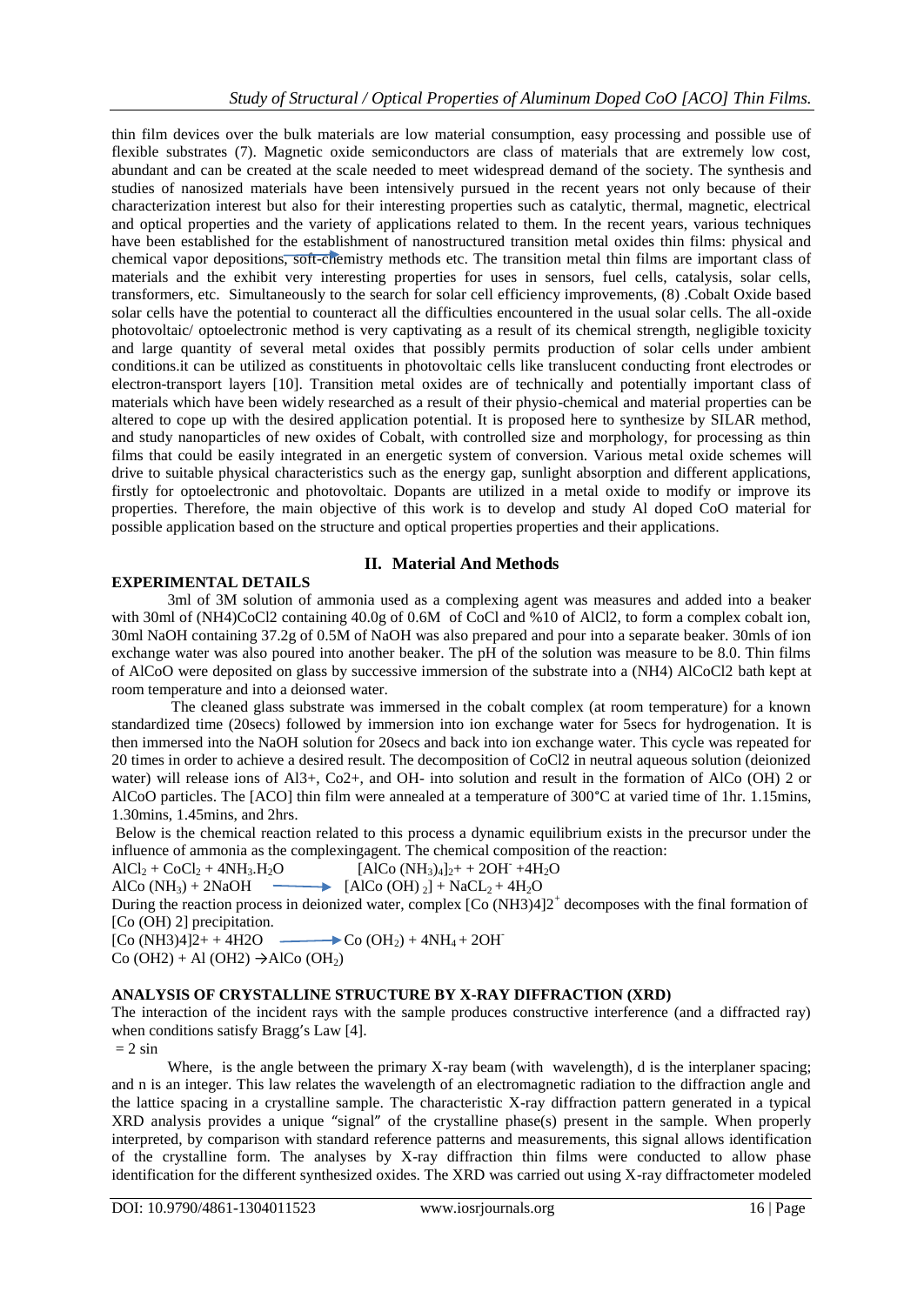GBC Enhanced Mini Material Analyzer (EMMA).It gives information relating to the nature and structure of the doped thin films of ACO. The crystallite size was obtained by the resolution of Scherrer's equation [9]:

 $D_{(h)} = K\lambda/BCos\theta$ 

Where:

 $D_{(hkl)}$ : The average crystallite or particle size in a direction of plane (hkl) (nm)

λ: The X-ray wavelength (nm) Where  $\lambda$  is the wavelength of Cu-Kαradiation ( $\lambda = 1.54060 \text{ A}^{\circ}$ )

K: A dimensionless shape factor  $(K = 0.94)$ 

В: Full Width at Half Maximum (FWHM) of the diffraction peak (rad)

θ: Bragg diffraction angle (deg)

The lattice parameter which refers to the physical dimension of unit cells in a crystal lattice with three lattice constants for three dimensional lattices denoted by a b, c for the thin films was calculated for different phases of the materials deposited.

Hexagonal phase formula (12):<br> $\frac{1}{d^2} = \frac{4}{3} (\frac{h^2 + hk + k^2}{a_o^2}) + \frac{I^2}{c_o^2}$ 

For cubic phase, the lattice constant was calculated from Where d is the interplaner distance and hkl is the miller indices.

For tetragonal phase of the crystal structure

The micro strain was calculated using:  $\epsilon =$ The dislocation density (d) was determined using ∂ =where d is the crystallite size The volume for simple cubic was calculated from  $V = a^3$ For hexagonal structure  $V = ()$ For tetragonal structure  $V = a^2c$ 

#### **MICROSTRUCTURAL ANALYSIS BY SCANNING ELECTRON MICROSCOPE (SEM)**

SEM is an apparatus that can take surface and cross-sectional images of the thin films by a scanning focused electron beam over a surface to create an image. The signals that are derive from electron-sample interactions reveal information about the sample including morphology (texture), chemical composition (using the Energy Dispersive Spectrophotometer analyzer), crystalline structure and orientation. In this work, Scanning electron microscope phenomprox, Model number MVEO16477830 manufactured by Phenom World Eindhoven Netherland Electron was used.

In the scanning electron microscope an electron beam, which is highly focused (spot size  $\sim 0.4$  to 0.5 nm), is moving over each point of the object. This electron beam, with an energy ranging from 0.2 keV to 40 keV, is focused by one or two condenser lenses to a spot of about 0.4 nm to 5 nm in diameter. The beam passes through pairs of scanning coils or pairs of deflector plates in the electron column, typically in the final lens, which deflect the beam in the x and y axes so that it scans in a rectangular area of the sample surface. The surface and cross-sectional views of the thin films can be observed by SEM .Prior to observation, the sample was fixed to a sample holder with the surface to be analyzed facing up. The border of the sample was covered by a silver paste to facilitate the electron flow. On the observing surface, gold was deposited by cathodic sputtering to increase the conductivity of the surface. With this analysis, the surface and grain morphologies were observed.

## **OPTICAL ANALYSIS**

In this work, the optical performances of the thin films, which essentially consist of the absorbance, transmittance and reflectance, were studied using UV1-1800 series double beam spectrophotometer. The absorbance of the deposited films was measured using UV-spectrophotometer and occurred in the spectral range of 300nm-900nm of the electromagnetic spectrum. Other spectral/Optical parameters such as transmittance, reflectance, etc. were estimated using appropriate mathematical formulas given below:

a) Transmittance:

The values of absorbance were converted to transmittance using: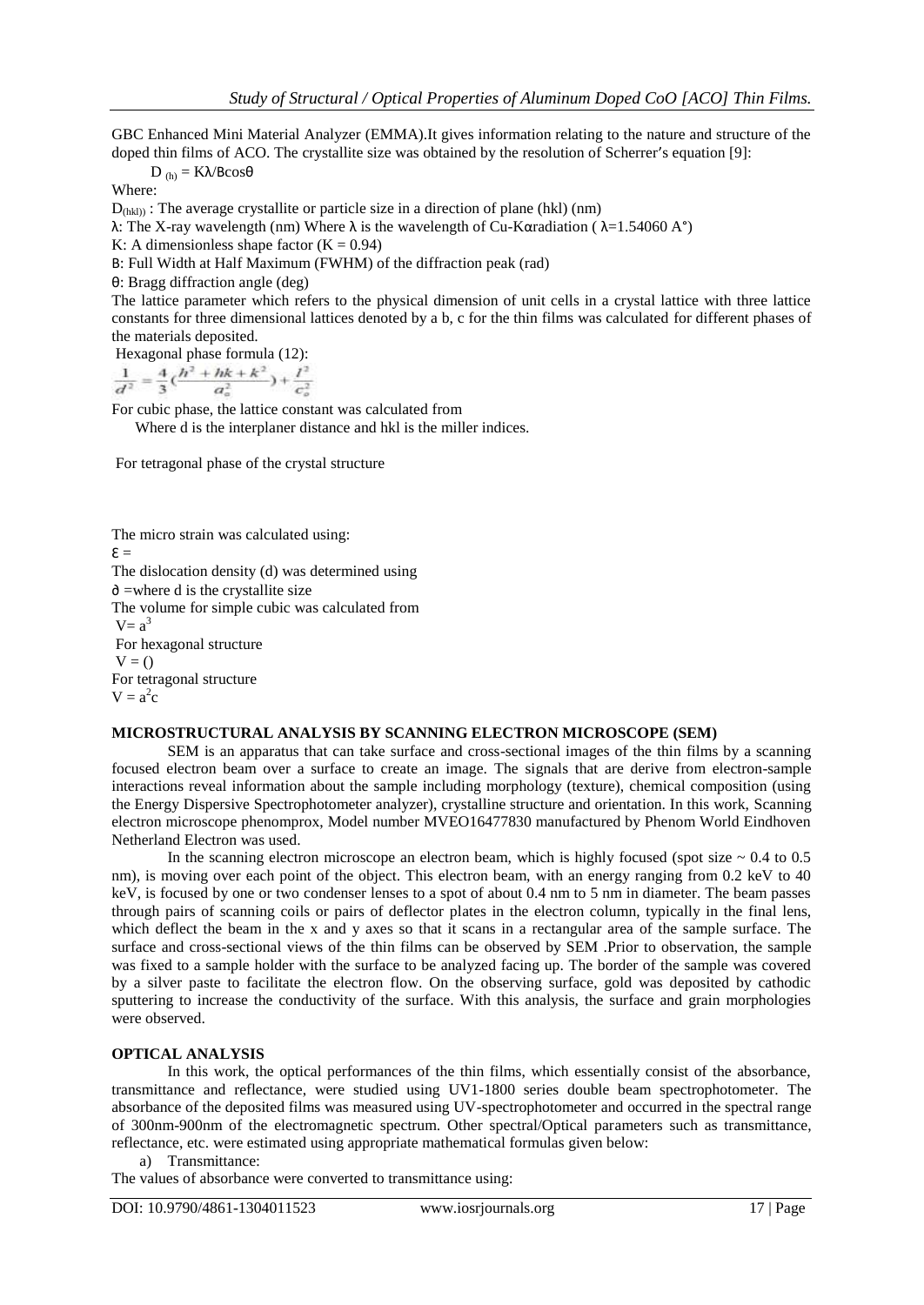$\%T = \text{antilog } (2 \text{- absorbance})$ 

b) Reflectance (R):

The reflectance was estimated using the equation [6].

 $1 = A + T + R$ 

Where A is the absorbance, T is the transmittance and R is the reflectance of the deposited films.

For normalization, equation above becomes

 $1 = A + T + R$  $R=1-(T+R)$ 

c) Absorption coefficient;

 $\alpha = \ln(1/T)$ 

was used to deduce the absorption coefficient of the thin film.

d) Optical energy band gap  $(E<sub>g</sub>)$ 

The relationship between the absorption coefficient  $(\alpha)$  and incident photon energy (hv) can be determined using well known Tauc's relations [7]

 $(\alpha$ hv $) = A$  (hv $-E_g$ )<sup>n</sup>

Where v is the frequency of the incident photon, h is the Planck's constant, A is a constant,  $E_g$  is the optical band gap and n is the transition type.

It has been established that for direct allowed band gap semiconductors, the measured absorption data fits well to for  $n = 1/2$ .

 $(\alpha$ hv $) = A (hv + E_g)^{1/2}$ 

Taking Square of both sides of the equation,we have

 $(\alpha$ hv<sup>2</sup> = A(hv – E<sub>g</sub>)

Hence, the graph of  $(\alpha hy)2$  against hy was plotted and values of optical band gap energies  $E<sub>g</sub>$  were obtained from extrapolating the straight portion of the graphs on the photon energy (hv) axis at  $(\alpha h v)^2 = 0$  [3].

e) Extinction coefficient (k)

The extinction coefficient (k) of the films was determined using the equation for semi-conductors and insulators [10]

 $K = \alpha \lambda/4\pi$ 

Where  $\alpha$  is the absorption coefficient of the thin film and  $\lambda$  is the wavelength of the incident electromagnetic radiation.

f) Refractive index (n)

The relationship between the index of refraction (ns) and the film reflectance (R) was used to estimate the refractive index [1];

 $R = (n_s-1)^2/(n_s+1)^2$ 

simplifing

 $n = (1 + (R)^{1/2})/(1 - (R)^{1/2})$ 

g) Dielectric constant  $(\epsilon)$ 

The complex dielectric constant  $(\varepsilon)$  is given by [6];

 $\epsilon = \epsilon_r + \epsilon_i = (n + jk)^2$ 

Where  $\varepsilon_r$  = real part,  $\varepsilon_i$  = imaginary part, n = refractive index and k = extinction coefficient.

Expanding, we obtain;

 $\epsilon = \epsilon_r + \epsilon_i = (n_2 - k_2) + 2njk$ 

Equating the real and imaginary parts of the equation, we have that,

 $\varepsilon_r = (n2 - k2)$  ---------- The real part

 $\varepsilon_i = 2nk$  ----------- The imaginary part

h) Optical conductivity  $(\sigma_0)$ 

The optical conductivity was estimated by the equation [8];

 $σ<sub>o</sub> = αnc/4π$ 

Where c is the speed of light in vacuum,  $\alpha$  is the absorption coefficient and n is the index of Refraction of the film.

#### **Optical properties**

**III. Results**

The optical properties of the ACO thin films were examine using uv-spectrophotmeter in the visible –ultraviolet near infrared region of the spectrum. Figure 3.1 explains the absorption property of the film.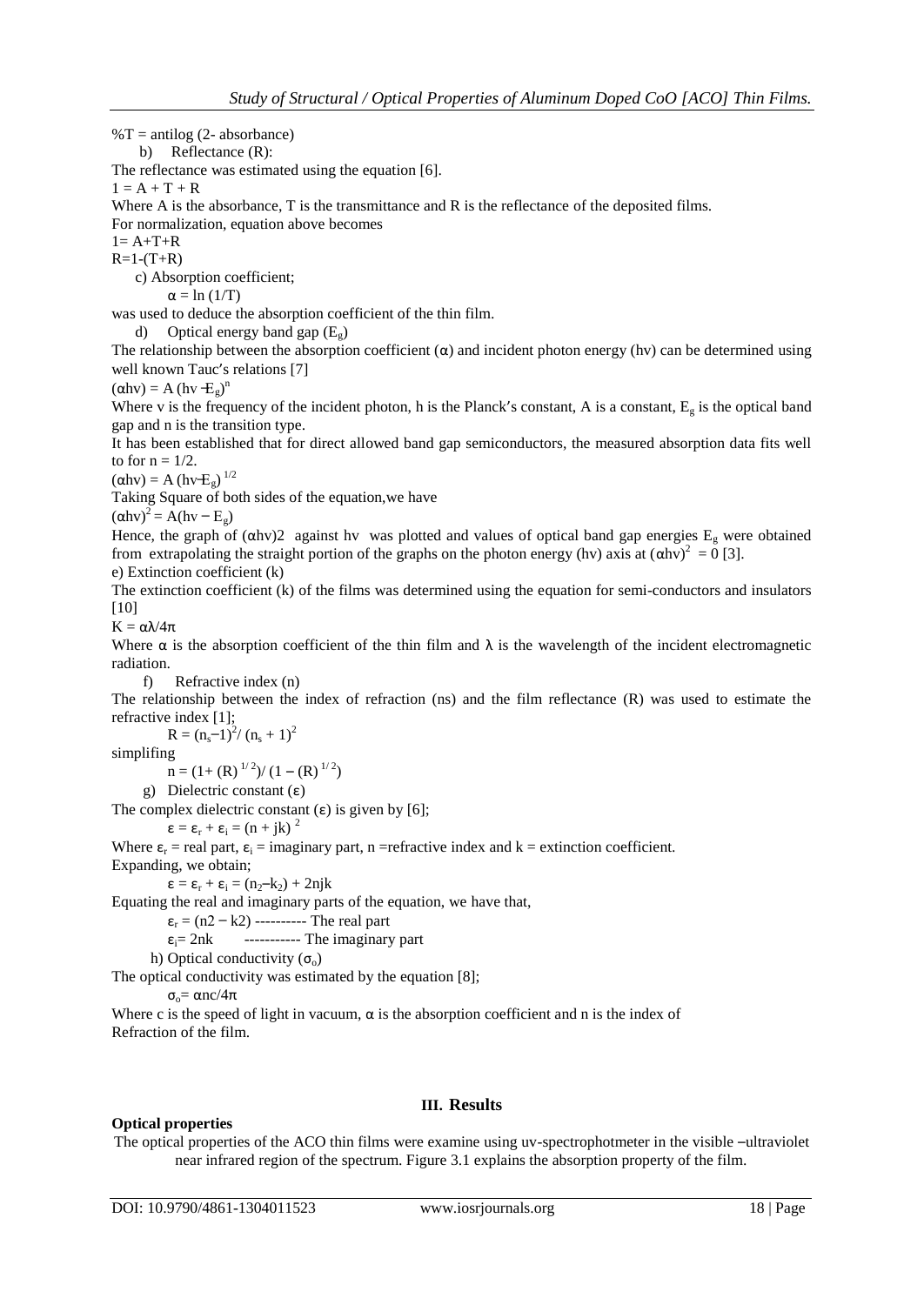At lower wavelength the films were found to be dark compound but became transparent at higher wavelength in the visible - infra red region. The film increased from 0.03 in the region of 700nm to1.0 at 790nm. C3 shows zero absorbance from 700 to 740 but started increasing from 760nm. In Figure 3.2, the transmittance decreases sharply from 95% along the visible region of 720nm -760nm but drops sharply at 800nm. C3 has 100% transmittance at the wavelength of 700 to 740 in the visible region. In most cases optical parameters change with the thickness. it was also observed that the transmittance decreased with increased in thickness. This is in line with Beer- lambert law which reads

$$
I_z = I_o \exp^{(-alpha Z))}
$$

Where I is the intensity, Z is the propagation direction,  $I_0$  is the initial amplitude of the intensity or absorption Coefficient. This means that the intensity decreases exponentially with propagation through the material and the absorbance of the film with thickness Z.

## $A(z) = 1$ -exp  $\binom{-alpha z}{ }$

Figure 3.3 explains the reflectance which has sharp peak at 21% in the wavelength of 790nm. And also small peak at the wavelength of 760nm. The reflectance shows a particular pattern throughout the films.

Figure 3.5 shows the absorption coefficient  $\alpha$  of the film in cm<sup>-1</sup>with low values which decreases with annealing time. The low value in the absorption coefficient means that light is only poorly absorbed by the thin films of ACO and so, may not be good materials for application in thin film solar absorber. Figure 3.5a and 3.5b, explains the band gap of the thin films of ACO. The band gap of 1.6 eV was observed for all samples in time. Thus the band gap was not affected by the increase in annealing time. This may be as a result of constant doping concentration of 10%, and constant temperature of 300°C. Figure 3.4 explains the refractive index of the film, which is in range of 1.22 to 1.23. This could be as a result of the doping concentration and increase in the annealing time. Figure 3.6 and Figure 3.7explains the dielectric constant of the thin films of ACO, which has a low dielectric constant and can be good materials for parasitic capacitance, enabling faster speeds and lower heat dissipation. They can be subjected to high electric field without breaking down. Figure 3.8 explains the extinction coefficient of the film and shows that light absorption is also poor throughout the wavelength of the film thus having a weak absorption. Since the material transmits in the visible band of 720nm and transmission is above 80% with a low index of refraction in the range of 1.2, itcould have possible application in visible and thermal imaging and also in laser [3].







Fig3.2: Absorbance as a function of wavelength for ACO thin film annealed at different time



Fig 3.3: Absorbance as a function of wavelength for ACO thin films annealed at different time



Figure 3.4: Plot of Refractive index versus photon energy of ACO for different annealing time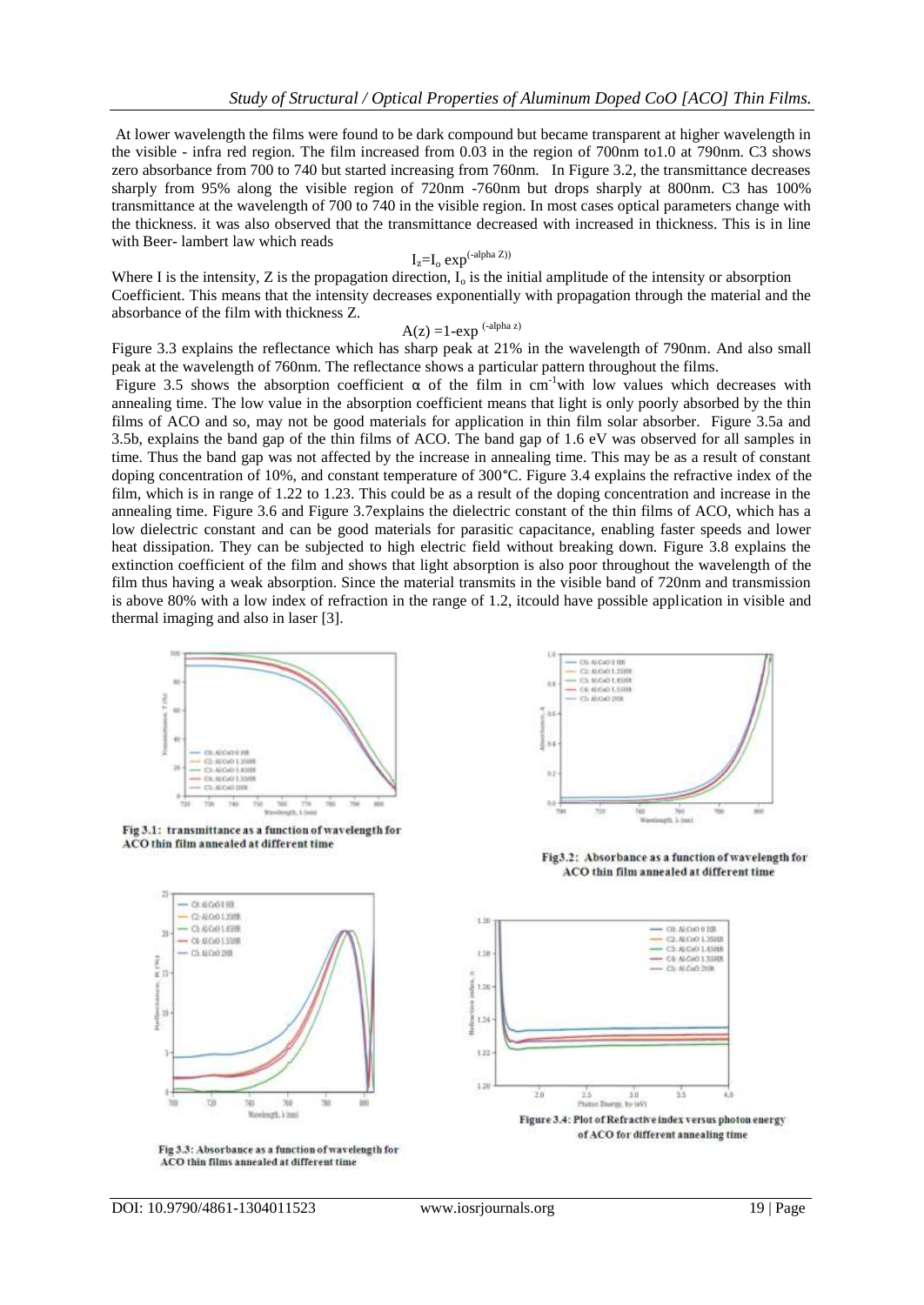

Figure 3.5a: Plot of (ahv)<sup>2</sup> versus photon energy for unanneled ACO



зü **Gali** 

(2) (McGo) || IBR<br>(2) (McGo) || XVIB<br>(3) (McGo) || XVIBR<br>(4) (McGo) || XVIBR

Figure 3.6: Plot of real dielectric constant versus photon energy of ACO for different annealing time



photon energy of ACO for different annealing

time

Figure 3.5b: Plot of  $(\alpha h v)^2$  versus photon energy of versus

ACO for different annealing time.



**Figure 3.8: Plot of extinction coefficient versus photon energy Of ACO for different annealing time.**



| LATTICE CONSTANT A <sup>o</sup> DISLOCATION DENSITY MICROSTRAIN $\varepsilon$ UNIT CELL VOLUME av crystallite size(nm) |  |  |  |  |  |  | (c <sub>m3</sub> ) |  |  |  |  |  |  |
|------------------------------------------------------------------------------------------------------------------------|--|--|--|--|--|--|--------------------|--|--|--|--|--|--|
| $C$ 1) 8.2207 0 . 3 9 7 17.0098 3 6 3 . 5 5 0 . 1 1 7                                                                  |  |  |  |  |  |  |                    |  |  |  |  |  |  |
| C 5 ) 7 . 1 3 7 1 0 . 4 0 5 8 1 1 . 6 4 7 5 8 1 . 1 8 8 4 1 . 8 8                                                      |  |  |  |  |  |  |                    |  |  |  |  |  |  |

#### **Structural characterizations**

The structural characterizations of ACO thin films have been examined by X-ray diffraction technique, to study the variations of the crystallinity. The XRD patterns of ACO thin films are shown in Figure 3.9 .This displayed the curved line of varied films with intensity. It was noticed that the samples were polycrystalline with the appearance of some XRD peaks reflections corresponding to a simple cubic phase CoO and simple cubic spinel structure Co3O4 of the ACO thin film annealed at 300°C at 1hr and 2hrs. The diffraction peaks were growth along the inter planar spacing values for CoO corresponding to (220) and (311) diffraction planes, at 2θ  $= 62.539^{\circ}$  and 72.129° respectively. Co3O4 With peaks at 33.2°,49.5°,54.2°,64.1°, their hkl correspondence are 220,222,422.and 440 .XRD patterns were ensured in comparison with ICDD card No. (78-0431) [5]. Traces of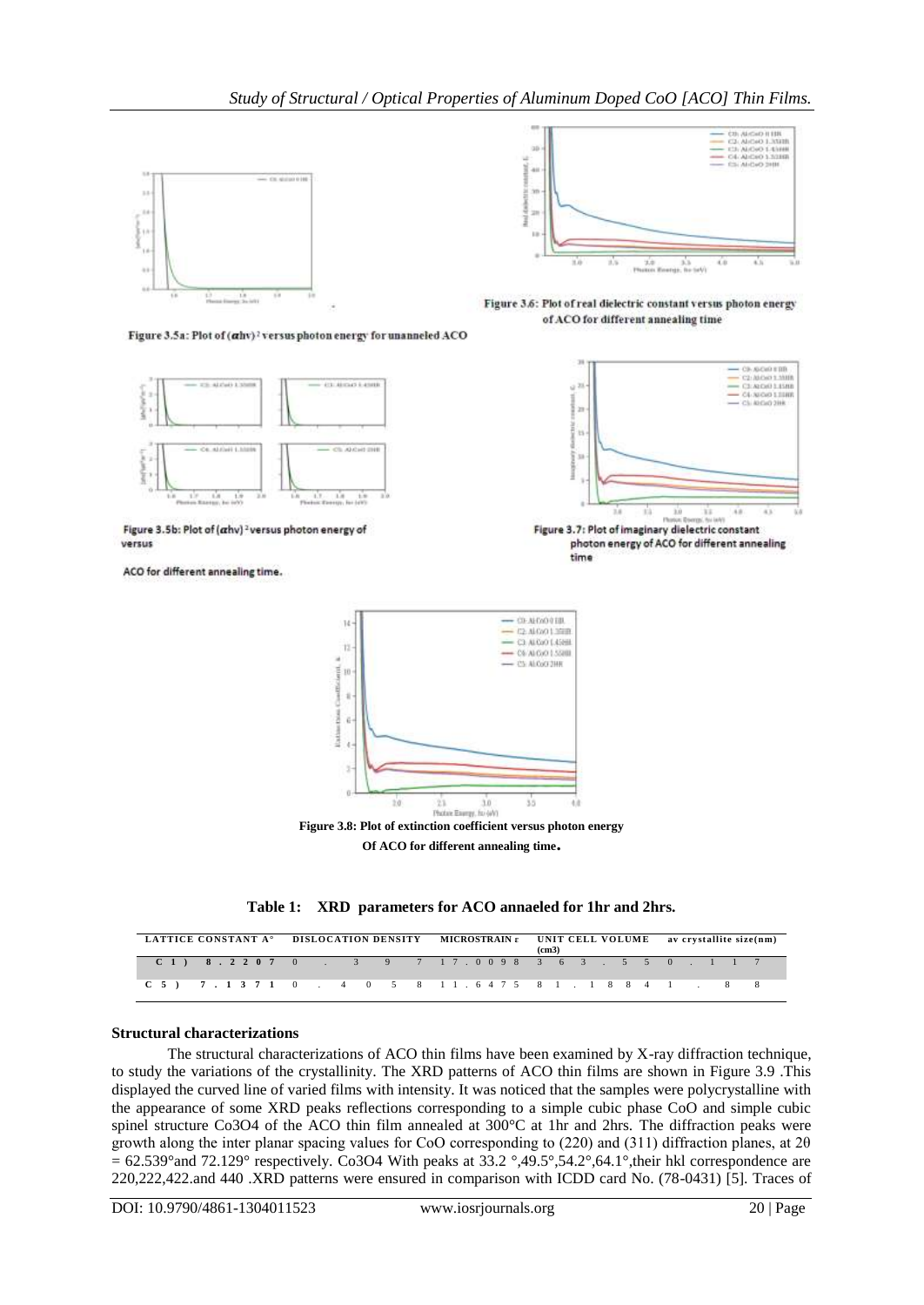aluminum were seen at peaks of  $2\theta = 24.2^{\circ}$ , and 35.6°, with hkl along (012) and (111) diffraction planes. At 2hrs, the phase of Crystallinity consist of Co3O4 and CoO. With CoO peaks at  $2\theta = 41$ , °2, and 62.0°, their hkl correspondence are, 200, and 220,.the XRD pattern shows the peaks of Co3O4 at 2θ  $=30.0^{\circ}$ ,36.4°,54.0°,64.0°,72.0°. The aluminum traces were also seen with increased peaks at 24.3°, 34.0° and 48.5° and their hkl at 012, 104, and 113. There is a good agreement in the observed and standard values of dspacing of ACO thin films. There is an accuracy of about 95.5% in the matching process of XRD data with the database. Moreover, CoO and Co3O4 thin films identity has been verified. Crystallite size was measured using FWHM of the XRD spectrum. The slimming of the FWHM is inversely proportional to the average crystallite size (D). This could be predicted by the Scherer's formula,

D (h) = $K\lambda/(B\cos\theta)$ ,

Where, D is the grain size and  $\beta$  is the observed full width at half maximum intensity of the peak. An average value of β has been taken to calculate D. where, it's found that  $0.117$  nm,  $1.834$  nm for films annealed for 1hr and 2hrs respectively. The annealed temperature varied with time affected the structural parameters like the lattice constant at 8.2207 for 1hr film and 7.1371 for 2hrs film. The unit cell volume of the films were V  $=363.55cm3$  and 81.1884 cm3, However, [15]. Who prepared  $Co<sub>3</sub>O<sub>4</sub>$  thin films by sol-gel and by spin coating technique respectively have found the Co3O4 thin films were formed in a single-phase, suggesting that  $Co_3O_4$  is more stable.

Hamdani et al. (2008) have also obtained a single-phase for Co3O4 films prepared by spray pyrolysis after annealing temperature, while [2] have observed the appearance of some XRD peak reflections corresponding to CoO and Co2O4 after annealing. The SEM shows the surface morphology of the thin films. The grains were all crystallized and the grain distributions even and thus improve higher conductivity. This may be due to doping and the annealing time of the thin film. This is in line with [1] the grains distributions were evenly distributed. The doping and differences in the annealing time affect the Crystallinity of the films. The increase in thickness shows an improvement in Crystallinity and grain size.





Fig 3.3: SEM Micrograph/EDS for ACO thin films annealed at 1hr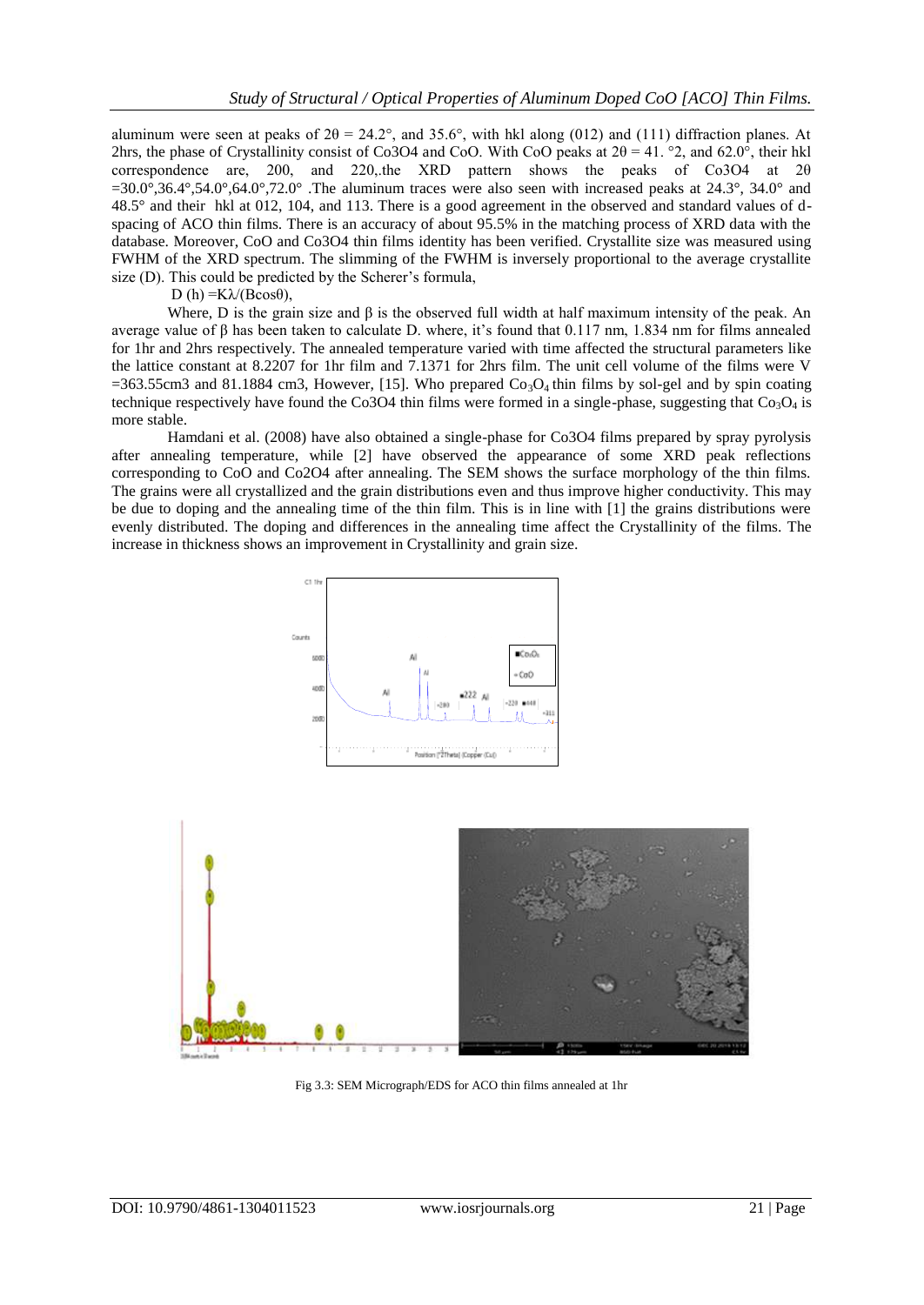

Fig 3.4 SEM microgragh/EDS of ACO thin film annealed at 300°Cfor 2hrs

Table 3.4a and 3.4b: Composition analysis for ACO thin film annealed for 1hr and 2hrs

(a)

(b)

| Element                      | <b>Element</b> | Element           | Atomic                                | Weight          |  |  |
|------------------------------|----------------|-------------------|---------------------------------------|-----------------|--|--|
| <b>Number</b>                | Symbol         | <b>Name</b>       | Conc.                                 | Conc.           |  |  |
| 1<br>4                       | i<br>S         | Silicon           | 62.51                                 | 43.94           |  |  |
| $\overline{7}$<br>4          | C<br>$\circ$   | $C$ o $b$ a $l$ t | 4.89                                  | 22.47           |  |  |
| $\overline{c}$<br>0          | C<br>a         | $C$ alcium        | 14.38                                 | 14.43           |  |  |
| $\overline{\mathbf{4}}$<br>8 | C<br>d         | Cadmium           | 1.64                                  | 4.60            |  |  |
| $\overline{4}$<br>7          | A<br>g         | Silver            | . 08<br>1                             | 2.92            |  |  |
| $\mathbf{1}$                 | N<br>a         | Sodium            | 3.62                                  | 2.08            |  |  |
| $\mathbf{1}$<br>7            | C<br>1         | Chlorine          | $\mathfrak{D}$<br>6<br>$\overline{1}$ | .91<br>1        |  |  |
| $\mathbf{1}$<br>9            | K              | Potassium         | 1<br>9<br>$\Omega$                    | 8<br>1<br>-6    |  |  |
| $\mathbf{1}$<br>2            | M<br>g         | Magnesium         | 2.54                                  | . 54<br>1       |  |  |
| $\mathbf{1}$<br>6            | S              | Sulfur            | .70<br>1                              | . 36<br>1       |  |  |
| $\mathbf{1}$<br>3            | A<br>1         | Aluminium         | 3.69                                  | $\overline{4}$  |  |  |
| $\mathbf{1}$<br>5            | P              | Phosphorus        | 1<br>. 27                             | .98<br>$\Omega$ |  |  |
| $\overline{2}$<br>2          | T<br>i         | Titanium          | 0.64                                  | 0.76            |  |  |

| <b>Element</b><br><b>Number</b>  | <b>Element</b><br>Symbol | Element<br><b>Name</b> | Atomic<br>Conc.            | Weight<br>Conc.                       |  |  |  |
|----------------------------------|--------------------------|------------------------|----------------------------|---------------------------------------|--|--|--|
| $\mathbf{1}$<br>4                | i.<br>S                  | Silicon                | 64.69                      | 54.36                                 |  |  |  |
| $\overline{2}$<br>$\theta$       | C<br>a                   | Calcium                | 15.70                      | 8<br>.83<br>1                         |  |  |  |
| $7\phantom{.0}$<br>4             | C<br>$\circ$             | $C_0$ b a $1$ t        | 2.0<br>8                   | 8<br>9<br>6                           |  |  |  |
| $\overline{4}$<br>7              | A<br>g                   | $S$ i $1$ v e r        | 1.4<br>8                   | 9<br>7<br>$\overline{4}$              |  |  |  |
| $\mathbf{1}$<br>7                | C<br>1                   | Chlorine               | 4<br>7<br>. 0              | $\overline{2}$<br>3<br>4              |  |  |  |
| 1<br>1                           | N<br>a                   | Sodium                 | 3<br>. 2 5                 | 3<br>$\overline{c}$<br>$\overline{c}$ |  |  |  |
| 1<br>6                           | S                        | Sulfur                 | 8<br>8<br>1                | 1<br>1<br>8                           |  |  |  |
| 1<br>5                           | P                        | Phosphorus             | 1<br>. 53                  | 1<br>1<br>4                           |  |  |  |
| 1<br>3                           | A<br>1                   | Aluminium              | 1<br>. 58                  | 7<br>1<br>$\overline{c}$              |  |  |  |
| $\mathbf{1}$<br>$\overline{c}$   | M<br>g                   | Magnesium              | 1<br>. 66                  | $\overline{c}$<br>1<br>$\Omega$       |  |  |  |
| 1<br>9                           | K                        | Potassium              | $\Omega$<br>1<br>$\cdot$ 0 | 7<br>1<br>1                           |  |  |  |
| $\overline{2}$<br>$\overline{2}$ | i<br>T                   | Titanium               | $\theta$<br>6<br>1         | 7<br>$\theta$<br>8                    |  |  |  |
| $\overline{c}$<br>3              | V                        | Vanadium               | 0.4<br>9                   | 5<br>$\theta$                         |  |  |  |

## **IV. Conclusion**

SILAR deposition technique was used to synthesize Al doped CoO (ACO) thin films on glass substrate and annealed at300 °C with variation in the annealing time. The thin films deposited were characterized to obtain their optical properties such as; spectral absorbance, transmittance, and reflectance. Other solid state properties like extinction coefficient, imaginary dielectric constant, real dielectric constant, and optical conductivity and energy band gaps were also studied. The characterization of these films reveals their potential application in diverse areas. These include; solar energy collection, antireflection coatings, protective coatings, and in electronics. The structural properties of ACO, were characterize using the XRD analysis which revealed that the films are polycrystalline in nature. The crystallite size was found to decrease with increase in annealing time.

SEM micrograph of the ACO thin films reveals that increase in annealing temperature time improved the crystallinity of the films with the grain size evenly distributed. The elemental composition of the film was determined by the Energy Dispersion Spectroscopy (EDS) and clear peaks of cobalt andaluminum were observed. The presence of aluminum could have altered the particle grain size and distribution.

#### **References**